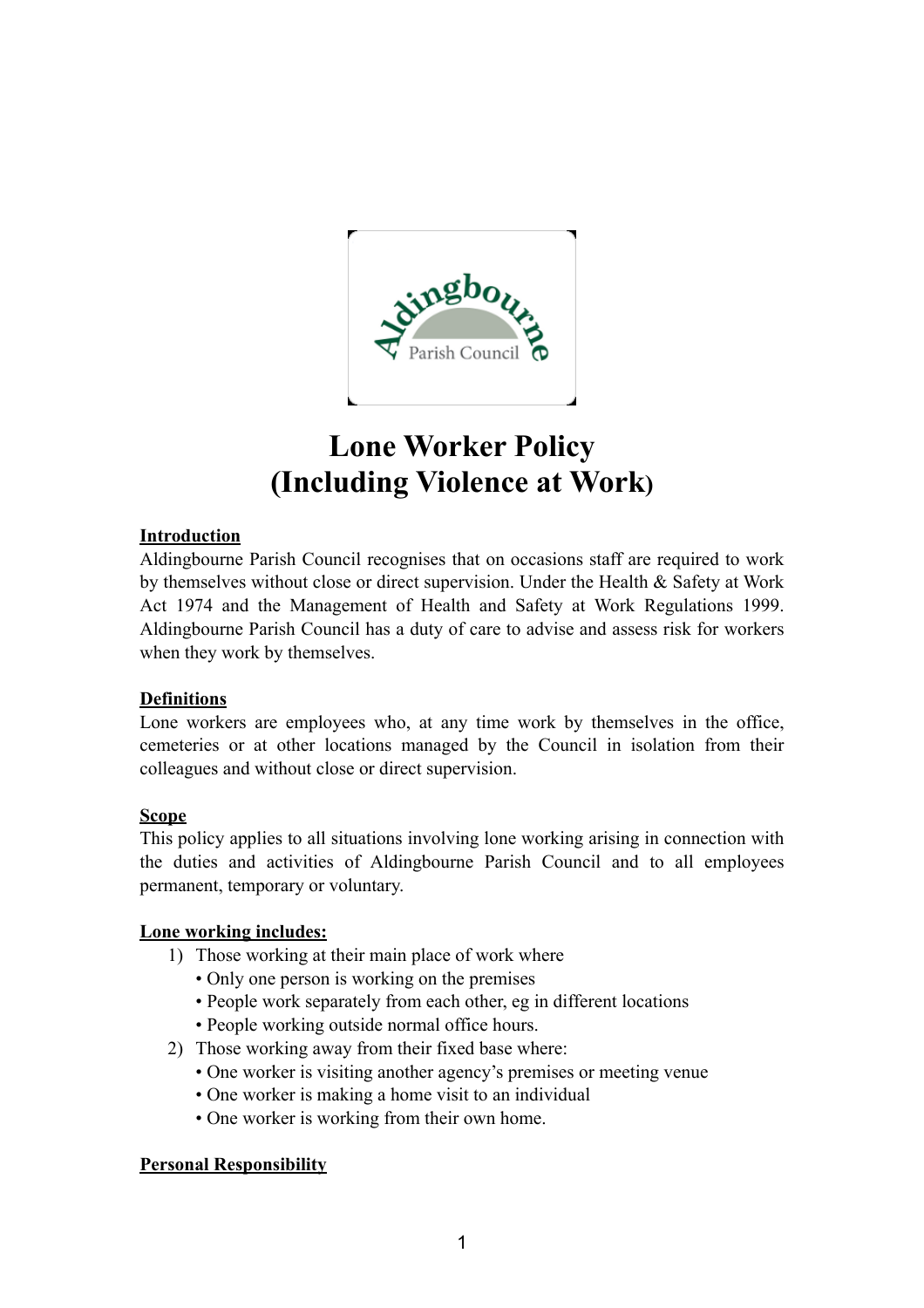Section 7 of the Act requires employees to take reasonable care for the health and safety of themselves and of other people who may be affected by their acts or omissions at work.

Employees should

• Follow guidance and procedures designed for safe working;

• Report all incidents that may affect the health and safety of themselves or others and ask for guidance as appropriate from the Clerk;

• Take part in training designed to meet the requirements of this policy;

• Report any dangers or potential dangers they identify or any concerns they might have in respect of working alone to the Clerk. (An incident can be defined as an unplanned or uncontrolled event or sequence of events that has the potential to cause injury, ill-health or damage).

If an employee has a medical condition which would make them unsuitable for working alone they have a duty to inform the Clerk. Where a medical condition is known, a risk assessment must be conducted to enable consideration to be given to routine work and foreseeable emergencies that may impose additional or specific risks.

## **Aims of the Policy**

The aim of this policy is to ensure, so far as is reasonably practicable, that staff who work alone are not exposed to Health & Safety risks and to outline the steps which reduce and improve personal safety to staff who work alone-.

• To increase staff awareness of safety issues relating to lone working;

• Ensure that appropriate support and training is available to all staff that equips them to recognise risk and provides practical advice on safety when working alone;

• Encourage full reporting and recording of all adverse incidents relating to lone working

• Reduce the number of incidents and injuries to staff related to lone working.

## **Risk Assessments**

A risk assessment should be carried out for and by all employees who are going to be working alone.

Consideration should be given to –

- Violence and Aggression Isolated Areas
- Difficult Terrain
- Sudden illness
- Building Conditions
- Substances
- Hazardous to Health
- Animals
- Vehicle Breakdowns
- Weather hazards

The list is not exhaustive and other risks may be identified during the assessment process.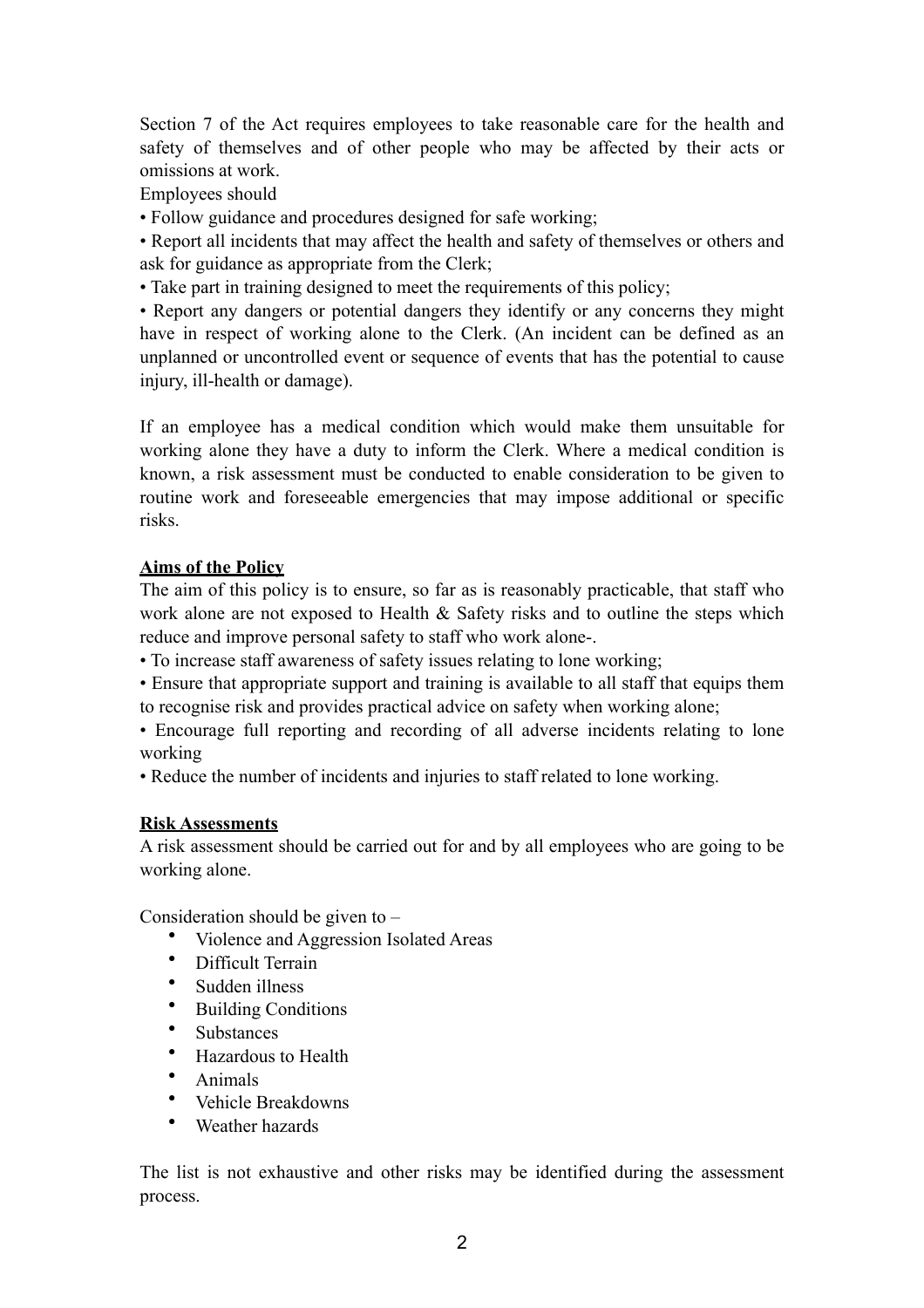#### **Responsibilities**

The Council and Clerk are responsible for –

• Ensuring that there are arrangements for identifying, evaluating and managing risk associated with lone working;

• Ensuring that there are arrangements for monitoring incidents linked to lone working and that the effectiveness of this policy is regularly reviewed;

• Providing resources for putting the policy into practice.

• Ensuring all staff are aware of the policy

• Take all possible steps to ensure that lone workers are at no greater risk than other employees.

• Identify situations where people work alone and decide whether a system can be adopted to avoid workers carrying out tasks on their own.

• Ensuring that risk assessments are carried out and reviewed regularly

• Putting procedures and safe systems of work into practice which are designed to eliminate or reduce the risks associated with working alone.

• Ensuring that staff identified as being at risk are given appropriate information, instruction and training, including training at induction, updating and refreshing this training as necessary

• Managing the effectiveness of preventative measures through an effective system of reporting, investigating and recording incidents.

• Ensuring that appropriate support is given to staff involved in any incident

• Provide personal safety equipment, where this is felt to be desirable, and access to First Aid equipment.

• Ensure communication systems are in place (e.g. mobile phones) to enable contact to be made with staff who have failed to make contact or return at the expected time.

## **Good Practice for Lone Workers**

• During working hours, all staff leaving the workplace should advise the Clerk/ Chairman of where they are going and their estimated time of arrival back.

• If working after normal hours, all staff should advise the Clerk/Chairman of the estimated time of finish and contact the Clerk/Chairman once they have left the workplace.

• An "out of normal working hours" phone number for the Clerk/Chairman will be issued to any member of staff working alone during such a period.

• If, in the course of working away from the workplace, plans change significantly this should be communicated back to the Clerk/Chairman.

• If a job is assessed to have a sufficient risk, arrangements should be made with the Clerk/Chairman to check that a lone worker has returned. If possible delay the visit until two members of staff can attend.

• Telephone contact between a lone worker and the Clerk/Chairman may also be advisable. Staff should avoid being left on their own with a client in their workplace, or leaving a colleague in this situation

• Lone workers should have access to first aid kits suitable for treating minor injuries.

• Lone workers should be provided with personal safety equipment where this is necessary.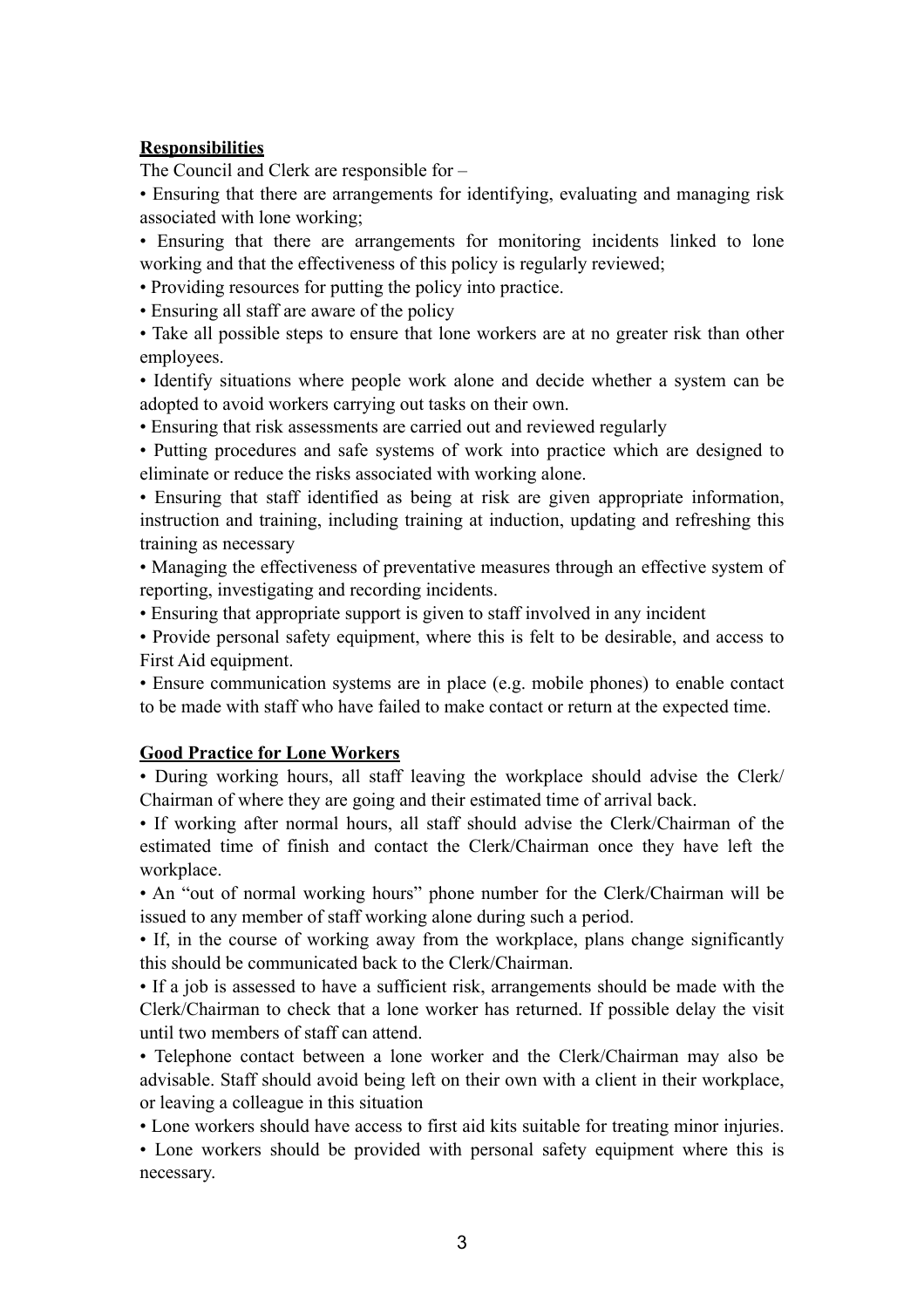• Occasionally a risk assessment may indicate that lone workers need training in first aid.

 • Before making a site visit lone workers must have full knowledge of the hazards, and risk to which they may be exposed to and apply control measures to eliminate or reduce the potential risks.

• Office based staff must keep the office door locked and confirm identity before allowing visitors access.

• Council has agreed that the office based staff will be available to the public and councillors during the office opening hours (Monday to Friday 9.30am to 12.30pm) on a 'drop in basis' to carry out Council business. During this period a lone worker shall have access to the means of summoning emergency assistance by phone.

#### **Violence at Work**

There are five main pieces of Health & Safety legislation which are relevant to violence at work. These are; -

The Health and Safety at Work etc. Act 1974 (HSW Act);

The Management of Health & Safety at Work Regulations 1999;

The Reporting of Injuries, Diseases and Dangerous Occurrences Regulations 1995 (RIDDOR); Safety Representatives and Safety Committees Regulations 1977 (s)

The Health and Safety (Consultation with Employees) Regulations 1996 9b).

The Health & Safety Executive defines work-related violence as: 'any incident in which a person is abused, threatened or assaulted in circumstances relating to their work'.

## **Incident Reporting**

An incident is defined as "an unplanned or uncontrolled event or sequence of events that has the potential to cause injury, ill health or damage". In order to maintain an appropriate record of incidents involving lone workers it is essential that all incidents be reported to the Clerk who will prioritise each incident and identify any immediate action.

Staff should ensure that all incidents where they feel threatened or "unsafe" (even if this was not a tangible event/experience) are reported. This includes incidents of verbal abuse.

## **Contacting/Involving the Police**

The Council is committed to protecting its staff from violence and assault and will support criminal proceedings against those who carry out assault. All staff are encouraged to report violent incidents to the Police and will be supported by the Council throughout the process. Except in the cases of emergency, staff should inform the Clerk of any incident immediately.